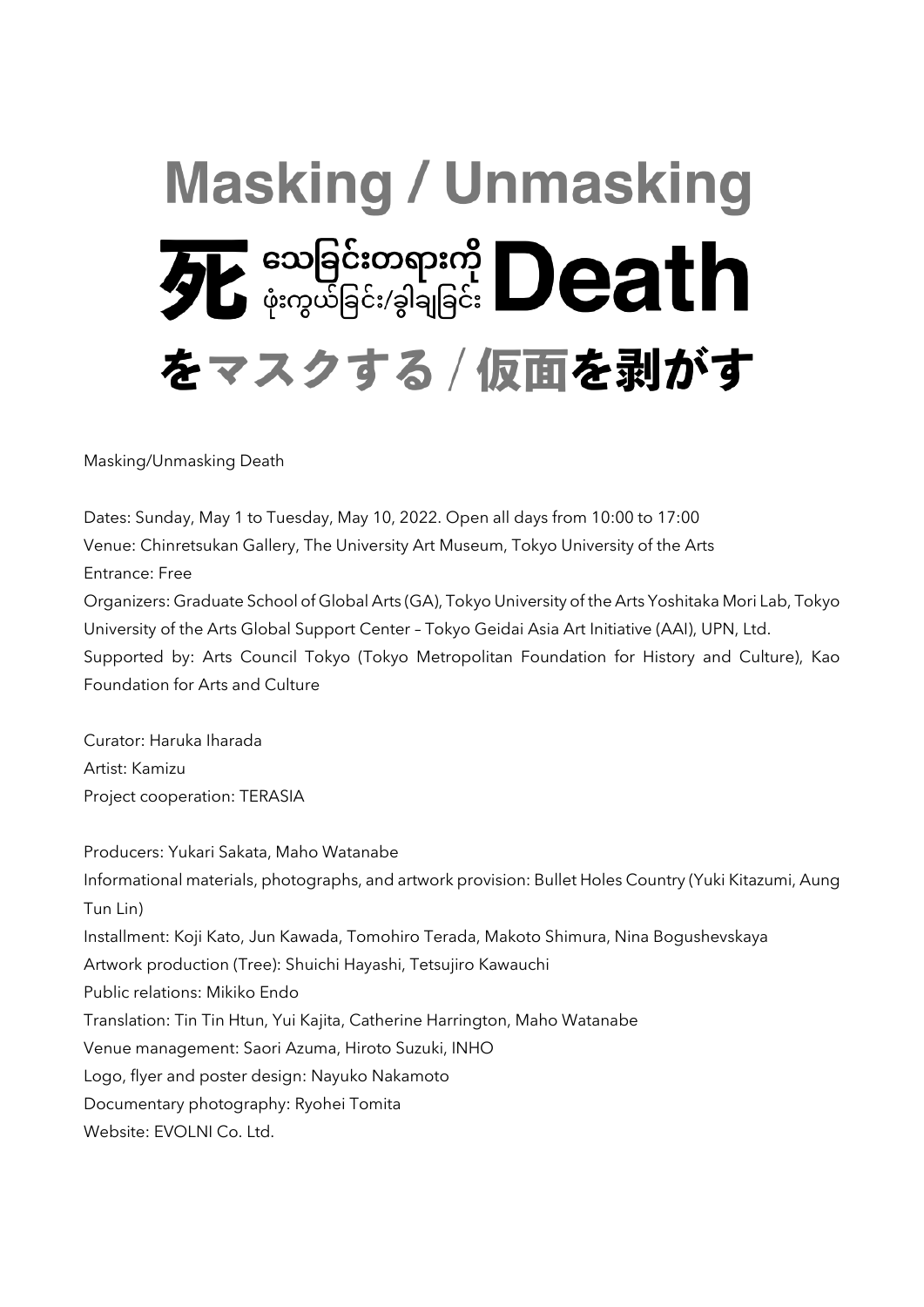#### What is Masking/Unmasking death?

#### Kamizu(Artist)

Birth and death are the universal process for all living things. How and when we will be born and we will die cannot be controlled and are unknown to us. What we can control is how we will live between that birth and death. Some people's deaths are honorable, some people's deaths are unknown, some people's deaths are disgusting, and so on. But all are decided by how you live before you die. During their lifetime, people mask themselves with many different faces depending on the time, place, and situation. But when we die, all become unmasked.

This is not just an art exhibition. This exhibition has multiple essences. This is a place to give tribute and honour to all the fallen heroes - Myanmar citizens who gave their lives in the fight for freedom from fear and oppression by the military junta and his Tatmadaw during the revolution starting in February 2021. Their unmasked deaths show how honorable they are and how their lives were before dying.

This is a place for the audience to be able to reflect and think about their own concept of death. You can give some time to unmask your death, to see how it can be. And last but not least, this is a place where we, human beings, can feel the energy of solidarity and the exchange of perceptions about life and death.

### To Overcome Despair

#### Haruka Iharada (Curator)

"Masking/Unmasking Death" is an exhibition that bridges the challenge of artists' attempts to find hope by creating artworks based on victim's deaths following the violence of the Myanmar coup. It also offers background information on the "Fallen Heroes" who have become the "masks", combined with data and keywords drawn from what I have witnessed. These include images taken by journalists, and the art actions (as protest) of Myanmar artists living in Japan.

As the message by the artist, Kamizu states, "Masking/Unmasking Death" is not "an exhibition of one artist". I think the same way, and I am not approaching "Masking/Unmasking Death" as an exhibition that only aims to show the personal expression of one individual artist. I also hope the exhibition will offer routes towards a deeper understanding of the coup, and provide a way to confront the facts of the coup in Myanmar whilst also making connections with the artist's intentions through her visual practice.

Please read the information on the QR codes attached to each of the masks in the exhibition as much as possible. What connections can we make here, as people in the world of the living, who have witnessed the death of the "Fallen Heroes"? And where can we deliver the wishes of Kamizu that connect them? We hope that the experiences you have in this space, and the confrontation with "death" presented by Kamizu will help you think how we can find hope despite facing a desperate reality. In this text, I would like to share the core motivations for holding this exhibition and my own personal background with Myanmar, which unfortunately, could not be shown in the exhibition space.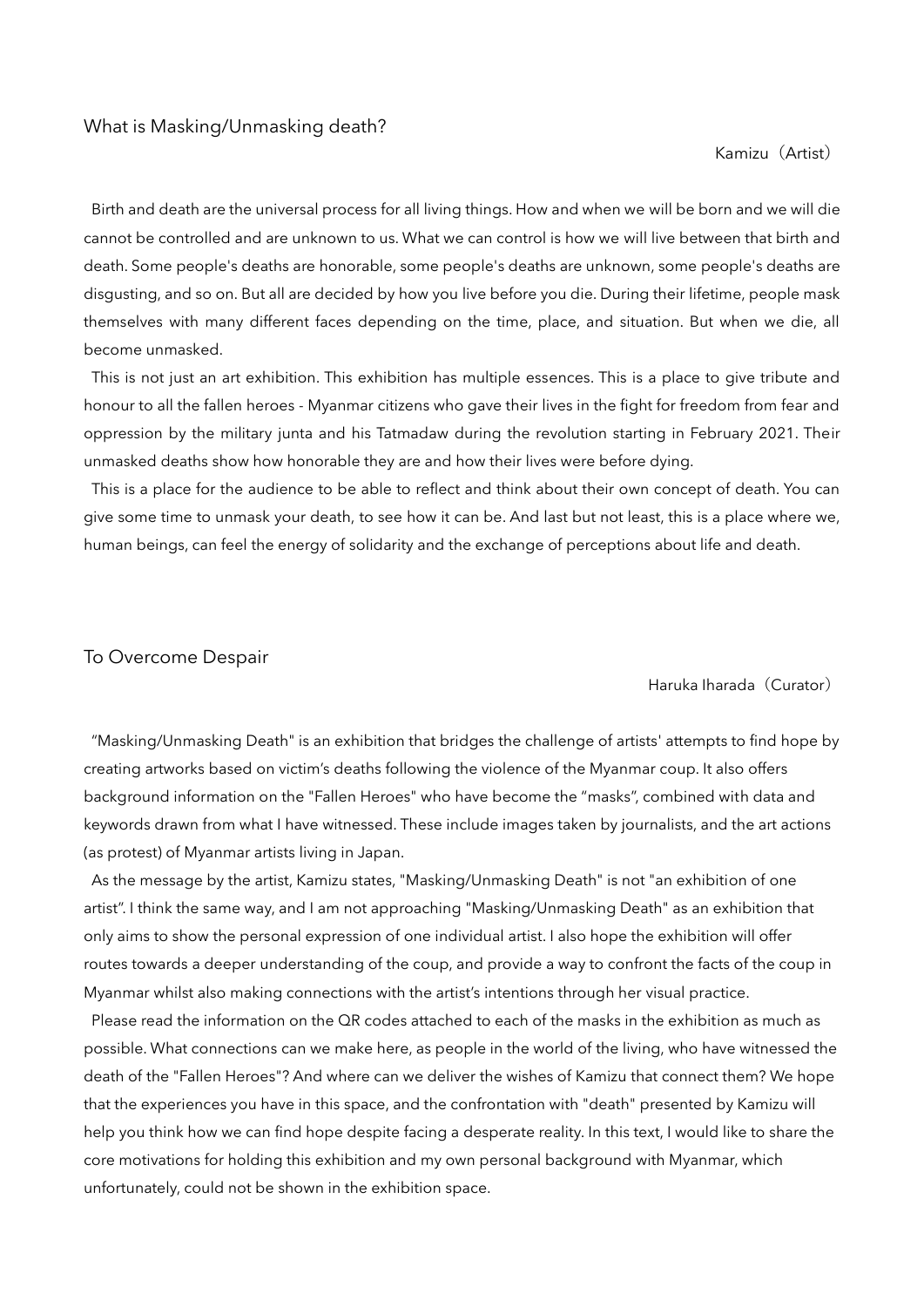This exhibition emerged out of a project called "TERASIA: Theatre for Traveling in the Age of Isolation" (hereafter abbreviated as "TERASIA") undertaken by the members of UPN (Yukari Sakata and Maho Watanabe), which is also the organizer of this exhibition. "TERASIA" aims to take their 2018 theatrical production "Tera" staged in Japan and create new versions of it with artists from different regions of Asia, where the keywords of the work, "death," Buddhism, and temples, have a significant cultural role. Some artists from Myanmar had joined this project seeking distanced artistic collaboration in the pandemic era, and they had initially planned to create a theater piece. However, during the planning period, the coup d'etat occurred. It led to the idea of holding an exhibition presenting the Myanmar artist's project "Masking/Unmasking Death" in Japan. The creators of "Tera" in Japan, including Sakata, were graduates of Tokyo University of the Arts and my seniors when I was a student there. I was then invited to join in organizing this exhibition. The presence of members of "TERASIA," who are responsible for the management and production necessary to hold the exhibition, is indispensable for establishing a connection with Kamizu and maintaining solidarity through their creative work. Their hopeful desire to cross Asia and their strong will and actions to maintain these connections are reflected in this exhibition. \*

My first visit to Myanmar was in 2017. At the time, the Tokyo Olympics were on the horizon, and we were entering an era of "mobility" to such an extent that we could not even imagine the transformation of the world brought about by the coronavirus. Tokyo University of the Arts was also initiating an international exchange program with eight art universities in five ASEAN countries. I was the coordinator of this program, and over the next seven years, I frequently had the opportunity to visit Myanmar through this program. Before the coup, Myanmar was alive with energy. The country has maintained a unique and powerful traditional culture that dates back to the history of the Kingdom of Myanmar in Southeast Asia, and was also experiencing a time when the economy was growing at a breakneck pace against the backdrop of intervention and advancement amidst a globalizing society. The passion and vigor with which the artists living there were engaged in their creative practices had an unforgettable impact on me, even in my encounter with "new culture" as I know it. Then the coronavirus spread and the coup d'etat occurred. I was shocked to see and hear about the tragic situation from my Facebook friends' timelines and messages, but at the same time, I was frustrated by the lack of information distribution, reporting, and discussion in Japan. As for the coup, there is a lot of information online and a lot of willingness to spread the word, but there are no opportunities and few ways to receive this news and connect people who speak out from Myanmar to actual and meaningful "action". What is lacking in our society in the wake of the coup in Myanmar is a place to receive this information and a willingness and way to connect peoples' will and the ideas that are generated and take them further into real action. Time just continues to pass and it is difficult to resolve the situation.

What I learned from the coup d'état in Myanmar was the tremendous despair of not being able to make anything happen. The tyrannical, unlawful violence never ceased despite people just simply demanding freedom and a future. Those who speak out endure and survive in fear of their lives; at times dispossessed of everything. Voices of resistance persist. Or, in silence, wills find their way to be communicated.

\*